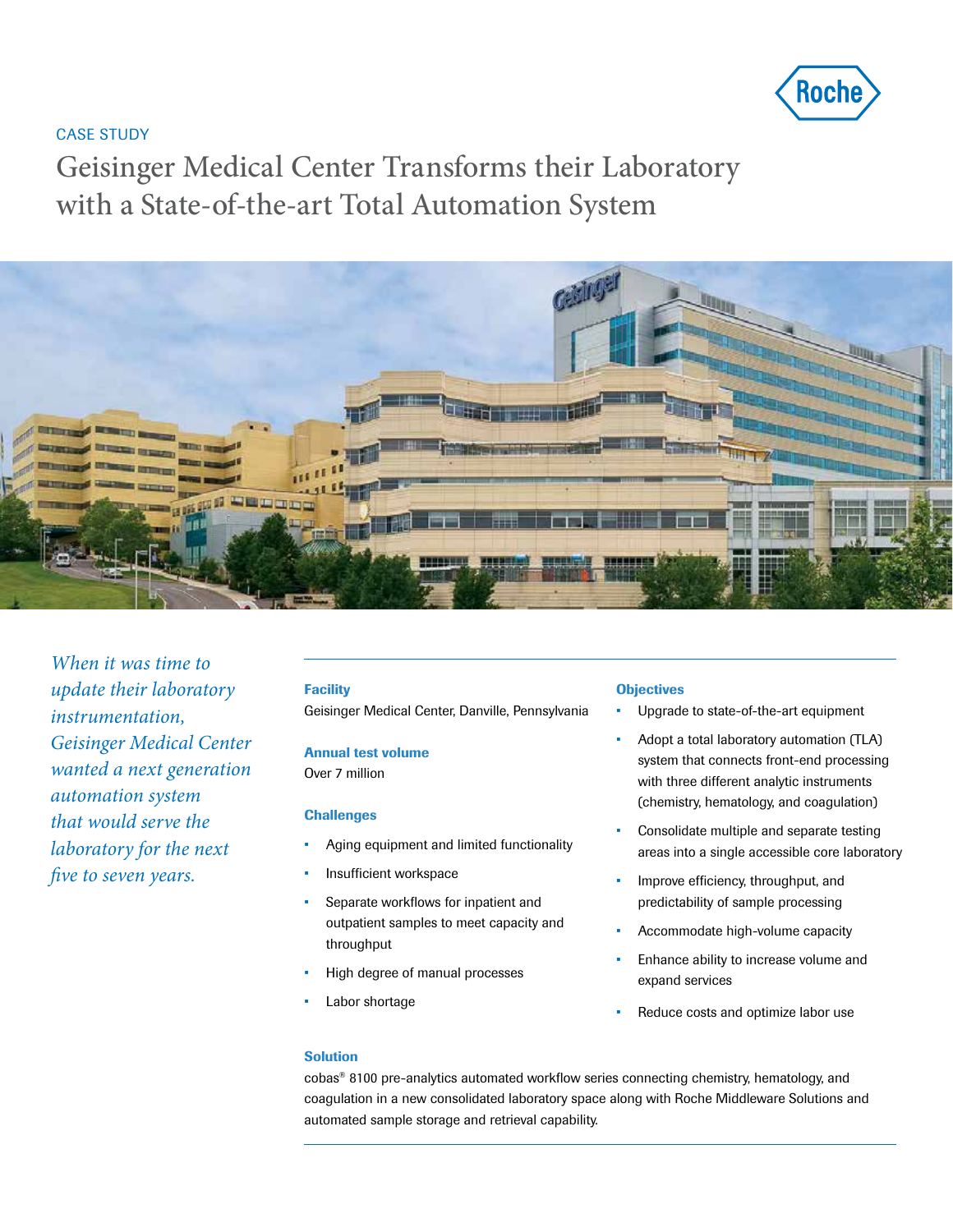# Geisinger Medical Center

Since 1915, Geisinger Medical Center has been providing high-quality healthcare services to more than two million residents in central and northeast Pennsylvania.

A regional leader in patient care, Geisinger Medical Center is home to some of the most advanced technology and services in the country, including a Level I trauma center, the region's lone pediatric trauma center, the renowned Janet Weis Children's Hospital, the state-of-the-art Hospital for Advanced Medicine and clinical research facilities.

The laboratory performs over seven million tests annually. Patient samples are received throughout the day, with inpatient volume highest in the early morning and outpatient courier deliveries in the mid afternoon through early evening. In the before state, a dedicated chemistry instrument was used to perform STAT inpatient tests to meet throughput and turnaround times.

### GEISINGER MEDICAL CENTER LABORATORY GOALS

#### Operational Efficiency

- Reduce process steps
- Achieve consistent and predictable turnaround times
- Consolidate testing areas and reduce overall footprint
- Maximize FTE utilization
- Streamline add-on processing

#### System Requirements

- Growth potential ability to add testing modules
- Connectivity with multiple analyzers
- Innovative IT solution
- Bi-directional track

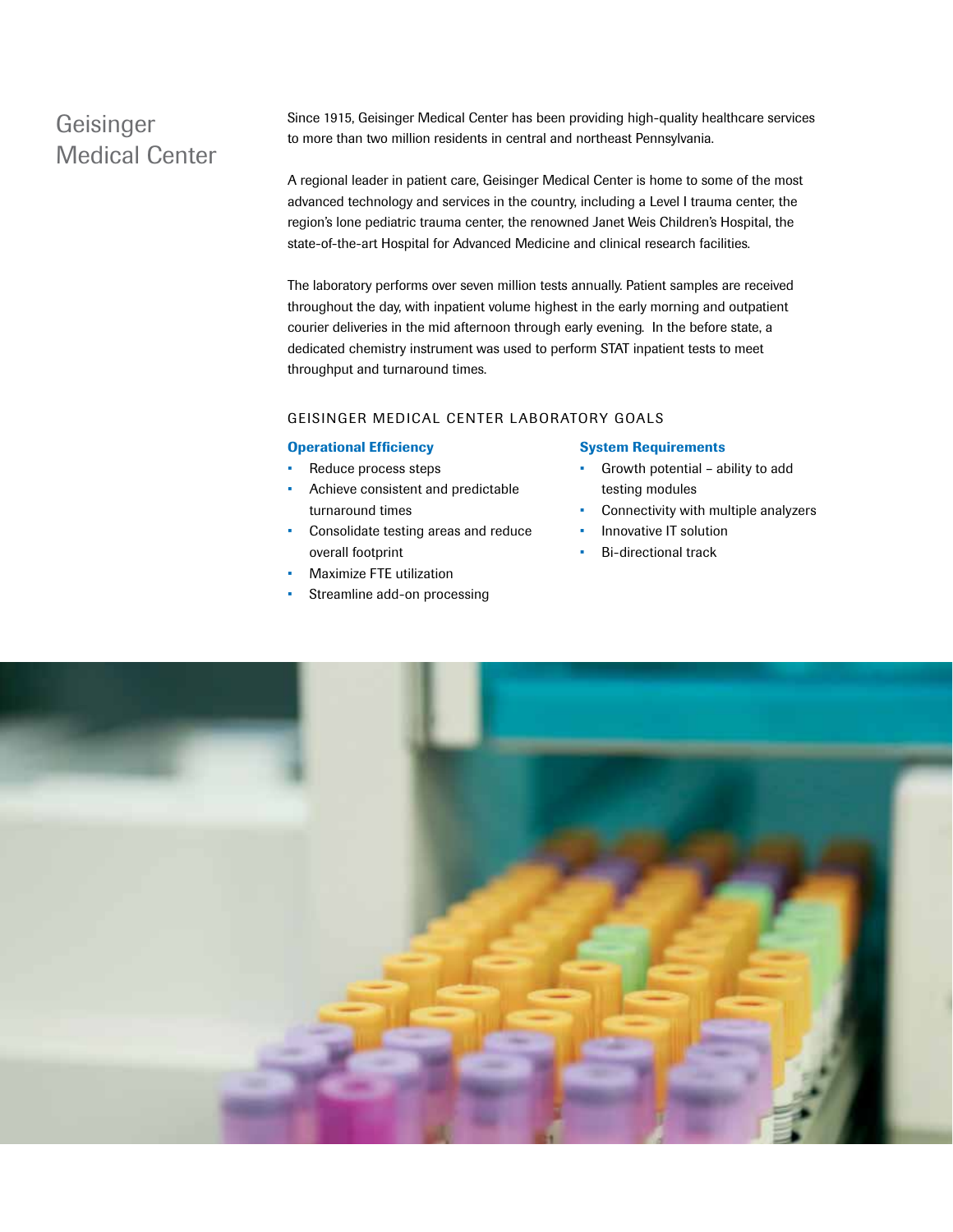# An objective and evidenced-based selection process identified the right automation solution and the best partner.<sup>1</sup>

The laboratory previously had an automation system that connected the front-end processing with chemistry analyzers only. In an effort to further improve efficiency, we implemented a new total laboratory automation system to connect front-end processing with 3 different analytic instruments (chemistry, hematology, and coagulation) as well as the sample storage unit. A yearlong, comprehensive evaluation process was conducted to select the optimal automation system.

In addition to selecting a laboratory automation system, we also wanted to use the process to ensure employee engagement in preparation for implementation. A total of 5 vendors were evaluated, of which 4 had analytic solutions for chemistry, hematology, and coagulation. A multidisciplinary approach was used to ensure all aspects of the automation system were taken into consideration in the design of this system.

We created a Laboratory Automation Committee (LAC), composed of 5 subcommittees, each focused on unique aspects of the automation system. Given the impact of this automation system on both people and processes, the medical directors in the laboratory wanted to keep front-line technologists fully engaged in the process and treat them as decision makers. The key committee members included technical specialists in different disciplines: hematology, coagulation, and chemistry. The main role for medical directors and supervisors was to lead and guide their teams in the evaluation process rather than be the sole decision makers for the process.



*"We all know we are not going to see another new lab in our lifetime. So we have to make sure that there's potential for growth within the space that we have, and Roche can do it. There is room for more testing modules."* 

— Elsie Yu, PhD, DABCC, System Director, Clinical Chemistry, Toxicology and Point-of-Care Testing

# A TWO-PHASED APPROACH – EVALUATION AND SELECTION

Given the amount of information each vendor provided for evaluation, the committee decided that it would be best to use a two-phased approach in the selection process. In Phase I each vendor provided on-site presentations to showcase their automation system and instrumentation to all members of the laboratory, as well as, in-depth presentations to committee members and separate IT presentations focusing on the instrument software and middleware solution.

Phase I also included site visits to hospital laboratories that shared similar test volume and IT infrastructure (laboratory information system (LIS) and electronic health record (EHR) system). To facilitate an unbiased evaluation of each vendor choices, the LAC developed a weighted decision matrix to score each vendor's option. At the end of Phase I the selection was narrowed from five vendors to two. Then additional, more detailed evaluations were conducted with the two finalists.

In Phase II a side-by-side detailed comparison of the two vendors was performed. A formal request for proposal (RFP) was sent to each vendor to determine how each would fit with the hospital laboratory space and workflow. In addition, an evaluation of pricing for the final contract negotiation and capital request was conducted and meetings with each vendor took place to begin discussions on the implementation process.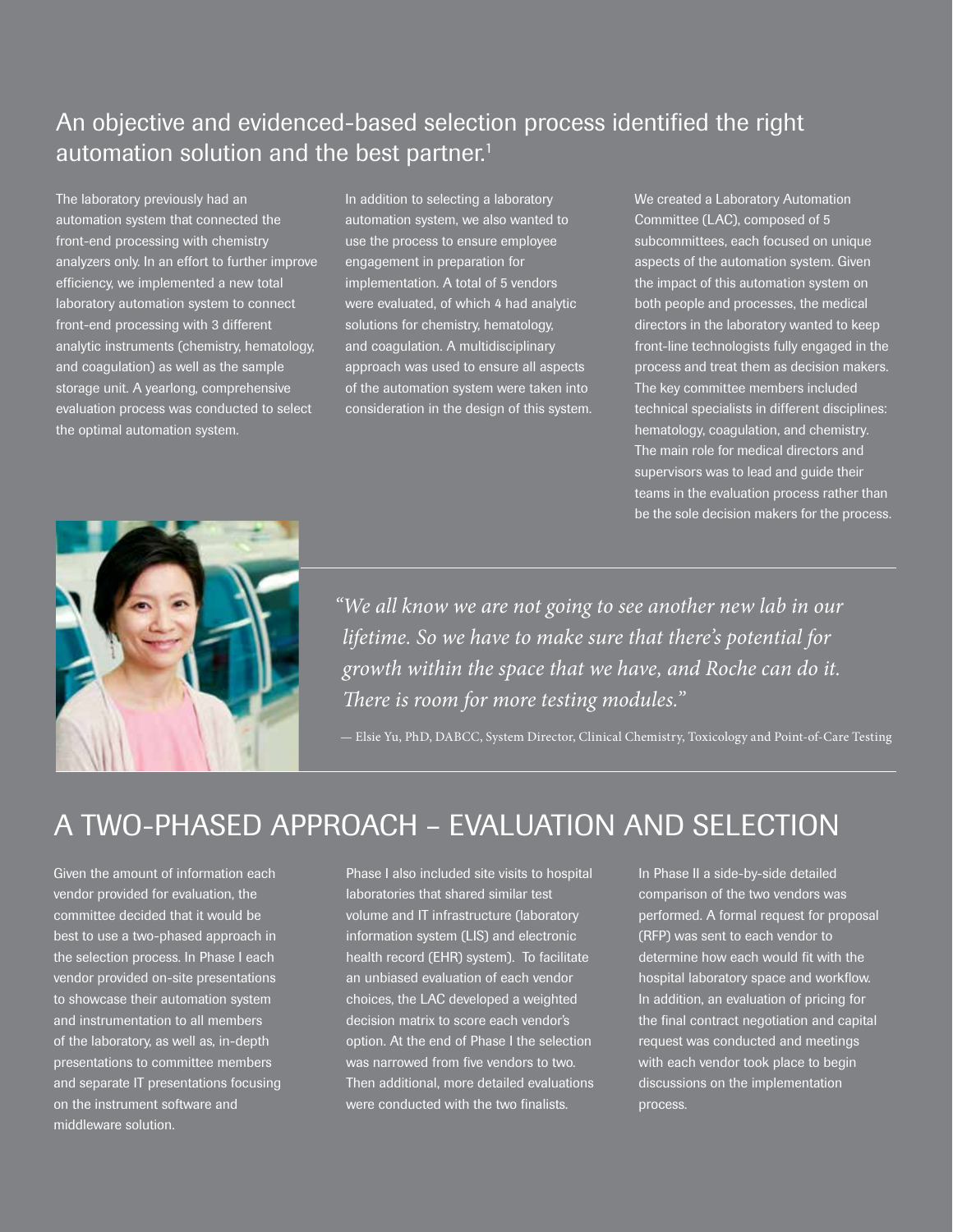# Why Roche?

Selecting an automated solution for multiple analytics is a complicated and time-consuming process. A perfect solution is rare for an automation system. Therefore, understanding the limitation of the system is as important as knowing the capability to mitigate risk and safeguard a smooth implementation. The laboratory staff met key team members from the vendors who would be implementing the instrumentation, including the application, service, and installation teams to discuss installation and validation plans, an IT support person to discuss IT management, and a project manager to discuss overall timelines. In the end, Roche provided the best solution and gave us confidence in how they would carry out the implementation and support the instrumentation installation.



From left to right: Elsie Yu, PhD, DABCC, System Director, Chemistry, Toxicology, and Point-of-care Testing; Jeanene Contreras, BS, MT, Core Laboratory Manager; Aleksander Kolovic, Pre-analytical Specialist; Jordan Olson, MD, Director, Clinical Pathology Informatics; Jared Shepherd, BS, MT, Analytical Specialist, Automated Chemistry.

*"We really put the vendors through their paces. We looked carefully at ease of use, ease of maintenance, and the subtle differences between them. For example, Roche puts a pipette tip in-between every patient specimen that gets sampled, versus an acid wash that some of the others do. And these subtle little differences made people feel really good about the system that we selected."*

– *Myra Wilkerson, MD, Chairman, Division of Laboratory Medicine* 

### ROCHE KEY ADVANTAGES

### Roche 8100 Pre-Analytics (option)

- Upfront integrity checks confirm sample volume and quality, remove high-touch manual steps, and identifies errors within first 15 minutes for earlier intervention
- Multi-level, bi-directional tube transportation, throughput 800 to 1,100 tubes/hour
- Ability to run both primary tubes and make aliquots to run in mixed modeworkflow flexibility
- Ability to use all sample tube sizes in mixed mode, single tube transport with RFID
- No compressor to run specimen track system

#### Roche cobas System

- TAT (Receipt to Result/Verify) less than 45 minutes using one standard process
- Mid-term storage for hands-free add-on/repeat testing and archiving
- Fewer processing steps even when starting from a partially automated laboratory
- Superior Middleware true autoverification, no enter/edit needed, tracks TAT
- Largest test menu of all vendors and small sample volume requirements

#### Roche Value Drivers

- Lean-certified, Six Sigma Black Belt consultants guide design of overall workflow processes
- On-site training at customer facility
- Proactive support

*"Service is huge with us. The technical support from Roche is top notch. They are extremely responsive. I couldn't ask for better."*

> – Jeanene Contreras, BS, MT Core Lab Manager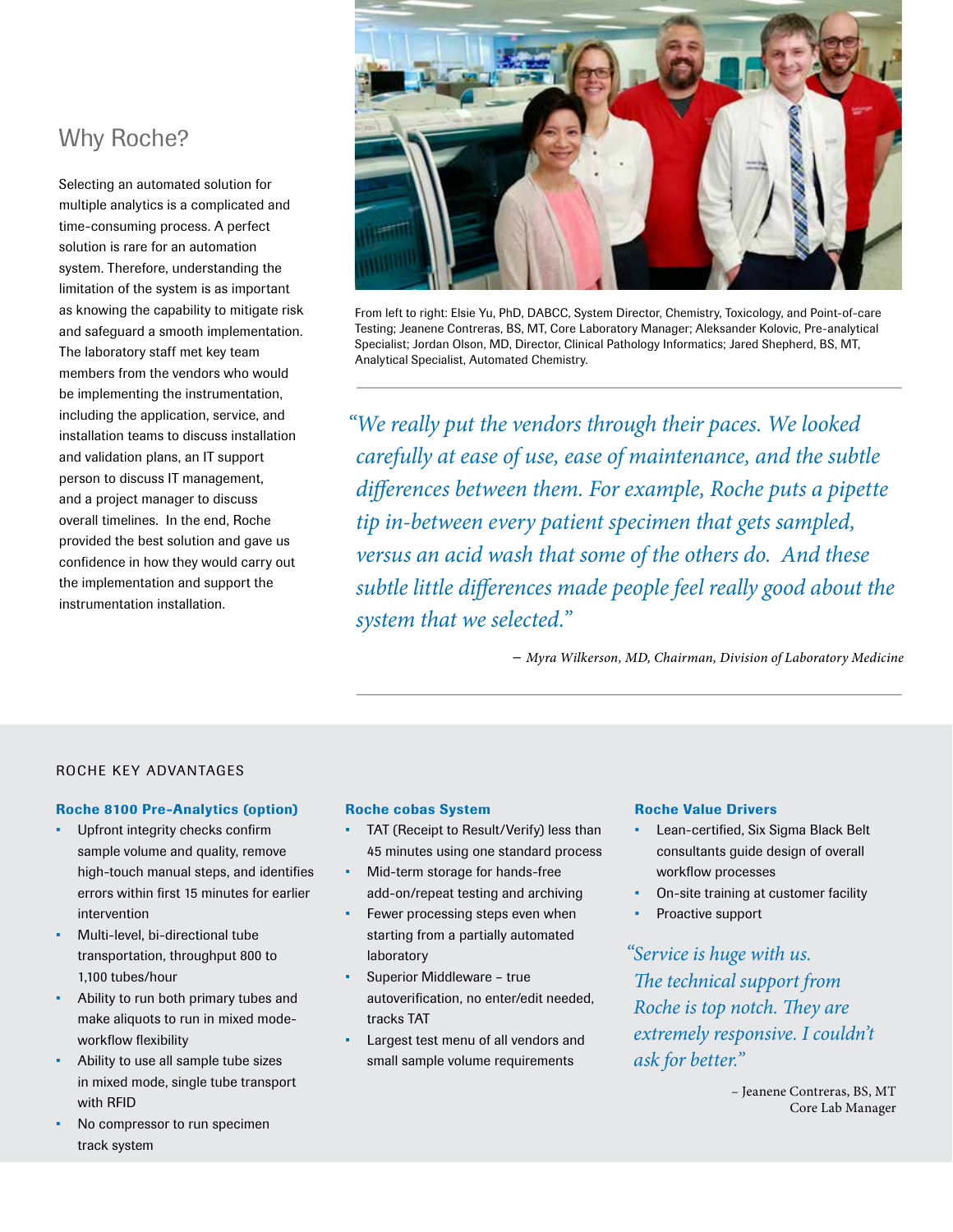

## The New Laboratory

The consolidation of multiple and separate testing areas into a single accessible core lab space reduced our footprint by 45% from 3,118 sq. ft. to 1,708 sq. ft. This created a more efficient workflow and greater testing per square foot, freed up space to be repurposed for other departments, and reduced our overall facility costs.

*More work can be done in a smaller space, which equals fewer steps and more efficiencies for staff.*

# THE IMPI EMENTATION PROCESS

Roche provided strategic workflow analysts, who are Lean certified, Six Sigma Black Belts, to document our processes so that we could understand our overall workflow. Time and motion studies were generated for all the testing processes from sample receipt to results and results to specimen archival including add-on testing. Two of the drivers for the shift to a TLA system were to eliminate or automate non-value added steps and to reduce variability as a result of our manually heavy processes. These critical tools allowed us to effectively redesign our layout and workflow.

*"I'm very proud of my whole team. These changes weren't easy. There were challenges every step of the way. In some cases, it was very traumatic. But they pulled through, and I'm very proud of them."* 

– Elsie Yu, PhD, DABCC, System Director, Chemistry, Toxicology and Point-of-care Testing

*"When you visit our core lab you will see a beautiful laboratory that is well organized and runs very efficiently. And you'll find a happy crew."* 

– Tammy Germini, MBA, MT(ASCP), Clinical Pathology Operations Director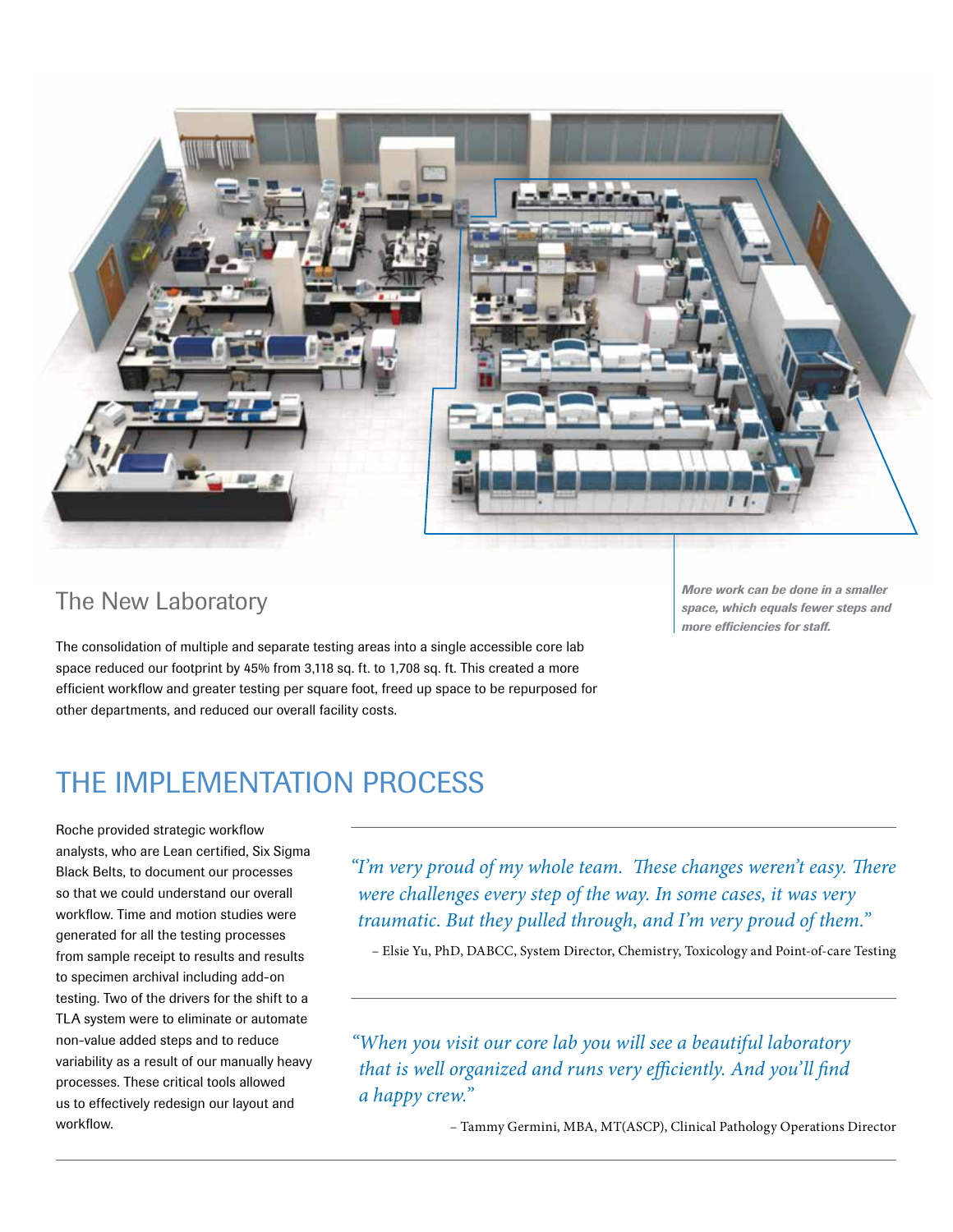# Fewer Process Steps

The implementation of our TLA system resulted in 86% fewer discrete processing steps in specimen handling, even when starting from a partially automated laboratory. Before total automation there were 232 steps in our processes, with only two steps that created value for the patient: analysis and resulting.



# Labor Savings

Reducing manual sample handling freed 22 hours per day for staff to focus on more value-added activities.

\*Labor figures for various activities are based upon averages for non-technical staff at \$23 per hour, for Technical Staff at \$35 per hour. These figures include wages and benefits.

| <b>Department</b> | <b>Hands-on Time</b><br>(hours/day) | <b>Labor-equivalent</b><br>per year* |
|-------------------|-------------------------------------|--------------------------------------|
| Chemistry         | 5.1                                 | \$55,500                             |
| Hematology        | 5.2                                 | \$57,150                             |
| Coagulation       | 4.1                                 | \$44.300                             |
| Immunology        | 2.7                                 | \$29.400                             |
| HbA1c             | 1.0                                 | \$11,100                             |
| Add-Ons           | 3.9                                 | \$35,200                             |
| TOTAL             | 22.0                                | \$232,650                            |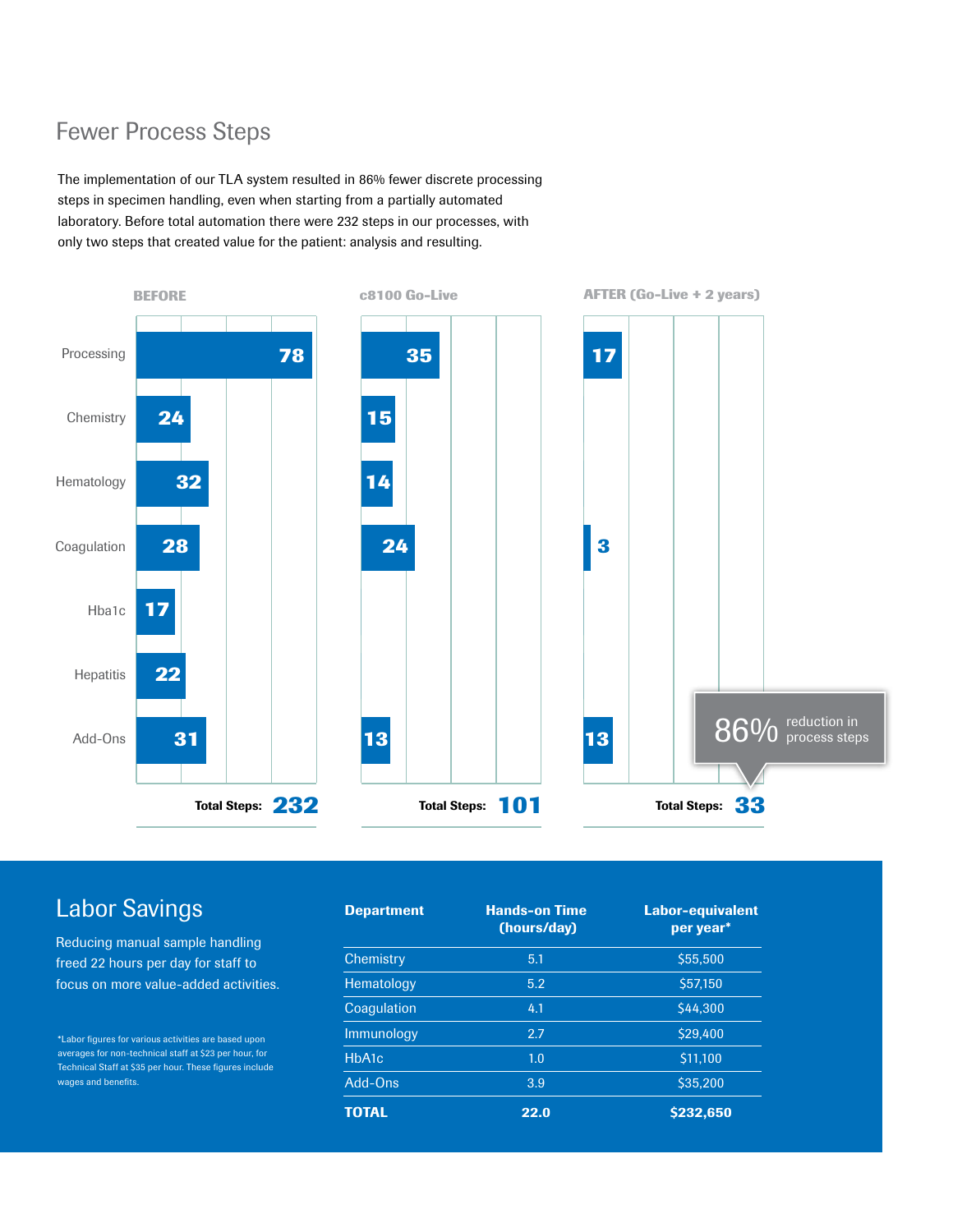*"It's amazing, to go from having to do everything by hand to basically not even touching a tube. It's astounding just to see how tubes will just flow like traffic on a busy street and they know where they're going."*

– Aleksander Kolovic, Pre-analytical Specialist



## Consistent and Predictable Turnaround Times<sup>2</sup>

Turnaround time remained comparable after consolidating the STAT chemistry instrument into the automated Chemistry testing system where outpatient and routine priority tests were also performed.

#### BEFORE

 basic metabolic panels when STAT test Receipt to Result time for STAT inpatient was run primarily on a standalone STAT only Chemistry analyzer

The average standard deviation went from 9 minutes to 7 minutes, representing less variability in the process.

#### AFTER

Receipt to Result time for STAT inpatient basic metabolic panels after the implementation of the total laboratory automation system.





Average **National Standard Deviation**